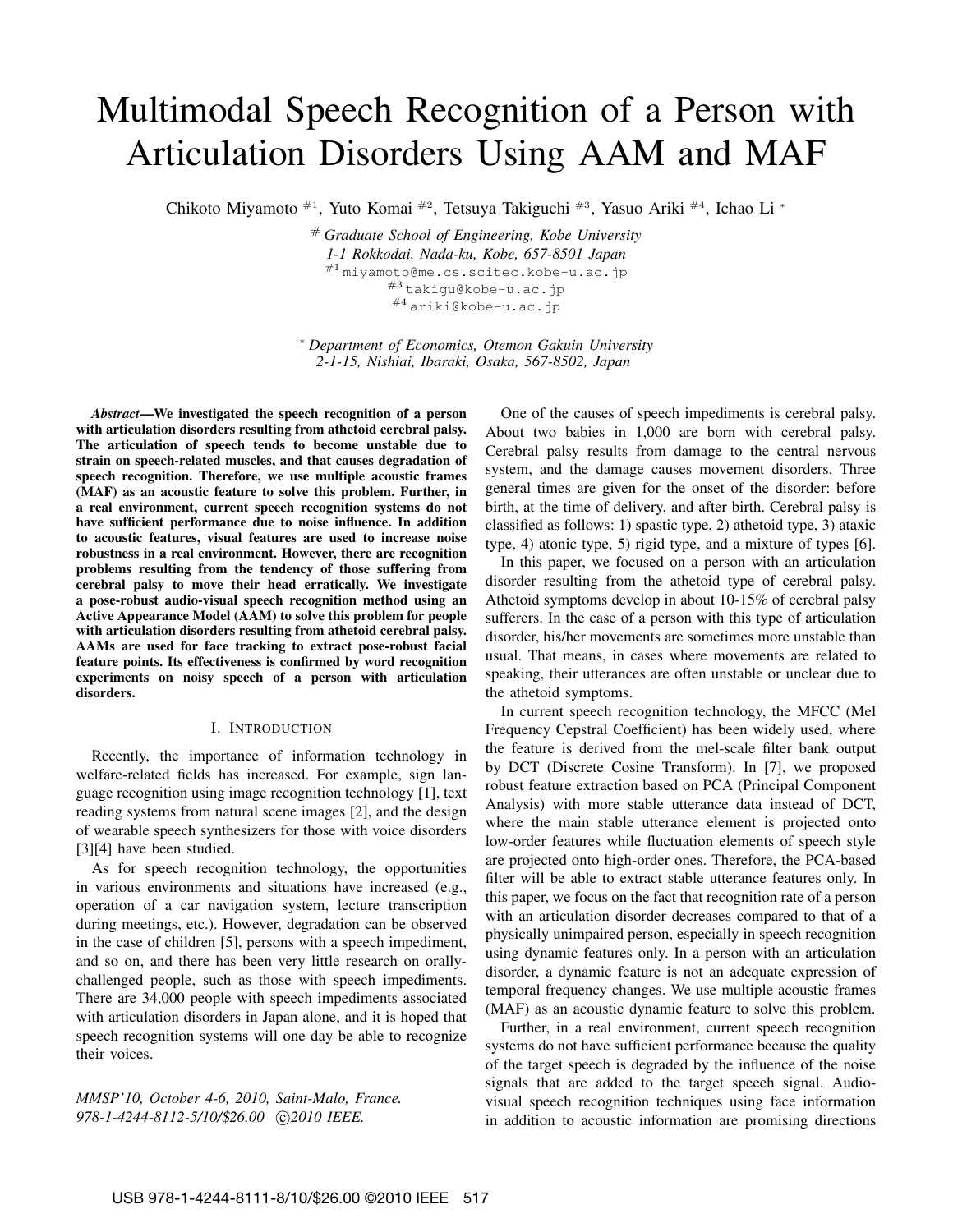

Fig. 1. The composition of AAM

for increasing the robustness of speech recognition, and many audio-visual methods have been proposed (ex. [8]). Lucey, et al. [9] proposed a system that is able to recognize speech from both frontal and profile views. Iwano, et al. [10] proposed a recognition method that uses lip information extracted from side-face images. In the case of a person with an articulation disorder, there is a recognition problem due to the tendency of his/her erratic head movement. We investigated a poserobust audio-visual speech recognition method using an Active Appearance Model (AAM) [11] to solve this problem. AAMs are used in many applications, such as body part tracking. In particular, it is useful for pose-robust face tracking.

The rest of this paper is organized as follows. In section 2, facial feature point extraction and generation of frontal view face images using an AAM are described. In section 3, the audio-visual recognition method is explained. In section 4, our audio-visual speech recognition experiments are reported. Finally, conclusions are drawn in section 5.

# II. FACIAL FEATURE POINT EXTRACTION AND GENERATION OF FRONTAL VIEW FACE IMAGES USING AAM

An AAM [11] is used in many applications, such as facial part tracking. It is a statistical model that shows the correlation between shape (coordinate values of feature points) and texture (intensity of each pixel). Since the dimensions of these features are reduced by PCA, using AAM can provide fast and stable object tracking. The compositions of AAM, searching of the AAM, and generation of frontal view face images using the AAM are described as follows.

## *A. The Composition of AAM*

Fig. 1 shows the composition of AAM. In this paper, a vector composed of coordinate values on feature points is called shape vector *s*. To build an AAM, the face region is extracted from images along its feature points and its shape is normalized into a mean shape  $\bar{s}$ . A vector composed of intensity values from the extracted face region is called texture vector *g*. PCA is performed on a set of shape vectors *s* and texture vectors  $g$  in training data. The formula  $(1)$  gives that:

$$
s = \bar{s} + \Phi_s b_s, g = \bar{g} + \Phi_g b_g \tag{1}
$$

where  $\bar{s}$  is a mean shape vector of *s*,  $\bar{g}$  is a mean texture vector of  $g$ .  $\Phi_s$  and  $\Phi_g$  are orthogonal matrixes, where each column vector is a base vector and  $b_s$ ,  $b_g$  are coefficients of basis vector. After this, units of the shape and the texture are normalized by matrix *W s*, and PCA is performed again. *c* is a parameter vector controlling both the shape and the texture. *Q* is an orthogonal matrix that corresponds with the vector *c*. This is given in the formula (2):

$$
b = \begin{pmatrix} W_s b_s \\ b_g \end{pmatrix} = \begin{pmatrix} W_s \Phi_s^T (s - \bar{s}) \\ \Phi_g^T (g - \bar{g}) \end{pmatrix} = Qc \tag{2}
$$

## *B. Searching of AAM*

When a new image is given, the AAM, which is created as above, is translated, rotated and synthesized using a parameter vector *c*. Then, face tracking can be treated as an optimization problem in which we minimize the texture difference between a new image and a synthesized image.

$$
c* = arg \min_{c} |g_n - g_s|^2 \tag{3}
$$

where *g<sup>s</sup>* is the texture of a synthesized image made from parameter  $c$ , and  $g_n$  is the texture of the new image. By getting the parameter *c∗*, we can create an AAM that is the most similar to the new image and extract the facial feature points.

#### *C. Generation of Frontal View Face Images*

Generation of frontal view face images makes it possible to recognize facial expressions in any face direction and to reduce the amount of training data. Two characteristics of the model vector *c*, which is obtained by AAM, are used. One characteristic is that the low component of *c* contains information about the face direction. The other is that the face direction *θ* and the model parameters *c* are highly correlated with each other [14]. This is described as follows:

$$
c = c0 + c1 * \theta \tag{4}
$$

where *c*0 and *c*1 are constant vectors that are learned from the training data using the least square method. Given a face image with a parameter *c ′* , we can estimate the face direction *θ ′* as follows.

$$
\theta' = (c' - c0)/c1 \quad (c1 \neq 0)
$$
 (5)

After estimating the face direction  $\theta'$ , the residual vector  $c_{res}$ is also estimated:

$$
c_{res} = c' - (c0 + c1 * \theta') \tag{6}
$$

To generate frontal view face images, the frontal direction namely,  $\theta = 0$ , is given to the formula (6):

$$
c_{front} = c0 + c_{res} \tag{7}
$$

Thus, we can generate the frontal view images using the above *cf ront*.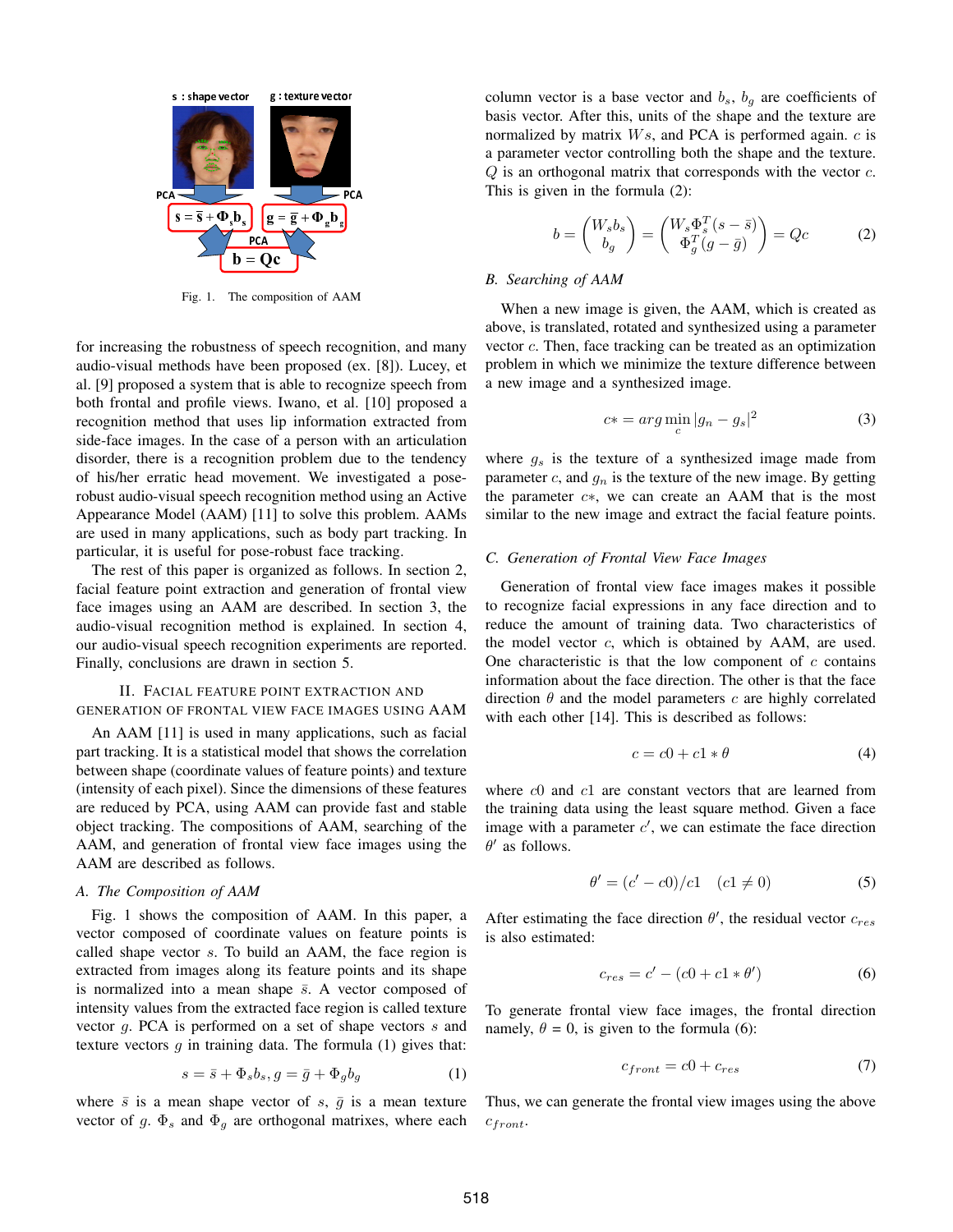

Fig. 2. Multiple acoustic frames (MAF) construction



Fig. 3. Visual feature extraction

# III. AUDIO-VISUAL SPEECH RECOGNITION

## *A. Acoustic Feature Extraction*

In this paper, we focus on the fact that the recognition rate associated with the speech of a person with an articulation disorder decreases compared with that of a physically unimpaired person, especially in speech recognition using dynamic features only (Table I). Because the articulation of speech tends to become unstable due to strain on speech-related muscles, delta-cepstrum is not a good enough expression of temporal frequency changes. Therefore, we use multiple acoustic frames (MAF) as an acoustic dynamic feature to solve this problem. Fig. 2 shows the construction flow of MAF. An acoustic feature vector is constructed by concatenating MAF, and PCA is used to reduce the dimension. Finally, we use cepstrum and this feature combination as an acoustic feature.

#### *B. Visual Feature Extraction*

Fig. 3 shows the flow of our visual feature extraction. AAM cannot extract feature points exactly when initial search positions in the input image differ greatly from actual facial feature points. First, face regions are extracted from the input face image sequence by AdaBoost [12] based on Haar-like features and set to the initial search positions. Next, AAM is employed to detect the detailed facial feature points and to set the facial direction to frontal automatically without manual specification. As a result, the lip area is obtained and resized to 32*×* 32 pixels to be unaffected by the lip size in the screen. Finally, visual feature vectors are derived from the mosaic lip area image by DCT, and PCA is used to reduce the dimension.

## *C. Audio-Visual Integration*

Acoustic and visual HMMs are trained separately. The audio-visual integration enables not only noise-robust recognition but also speaking fluctuation suppression. The integration



Fig. 4. Example of integrated recognition

TABLE I RECOGNITION RATE [%] USING ONLY ACOUSTIC MODEL FOR ARTICULATION DISORDER

| MFCC - | AMECC MECC+AMECC |
|--------|------------------|
|        |                  |

in recognition is represented as follows:

$$
L_{Aco+Vis}^{\acute{w}_{N-best}} = (1 - \alpha) \cdot L_{Aco}^{\acute{w}_{N-best}} + \alpha \cdot L_{Vis}^{\acute{w}_{N-best}} \tag{8}
$$

Here  $L_{Aco}$  and  $L_{Vis}$  represent acoustic likelihood and visual likelihood, respectively, and  $\alpha$  is weight. As shown in Fig. 4, we perform integrated recognition for only N-best words *w*<sup>*N*</sup>*N*−*best* obtained using word recognition. Then, we integrate the likelihoods according to (8).

## IV. RECOGNITION EXPERIMENT

#### *A. Experimental Conditions*

The proposed method was evaluated on word recognition tasks for one person with an articulation disorder. We recorded 5,240 utterances (2,620 words, repeating each word two times) and 1,080 utterances (216 words, repeating five times), included in the ATR Japanese speech database. Audio signals are sampled at 16 kHz and windowed with a 25 msec Hamming window every 10 msec. The frame rate of visual signals was 30fps. Fig. 5 shows examples of a spectrogram spoken by a person with an articulation disorder, and by a physically unimpaired person doing the same task. In acoustic experiments, 5,240 clean utterances were used for training and 1,065 clean or noisy utterances for testing. Noises, whose SNR was adjusted 0, 5, 10, 15 and 20 dB, are overlapped with testing data.

# *B. Recognition Using Only an Acoustic Model for Articulation Disorder*

It was difficult to recognize utterances using an acoustic model trained by utterances of a physically unimpaired person. Therefore, we trained the acoustic model using the utterances of a person with an articulation disorder. The acoustic model consists of a HMM set with 54 context-independent phonemes with 24 dimensional MFCC features (12-order MFCCs and their delta), 12-order MFCCs only and delta-MFCCs only.